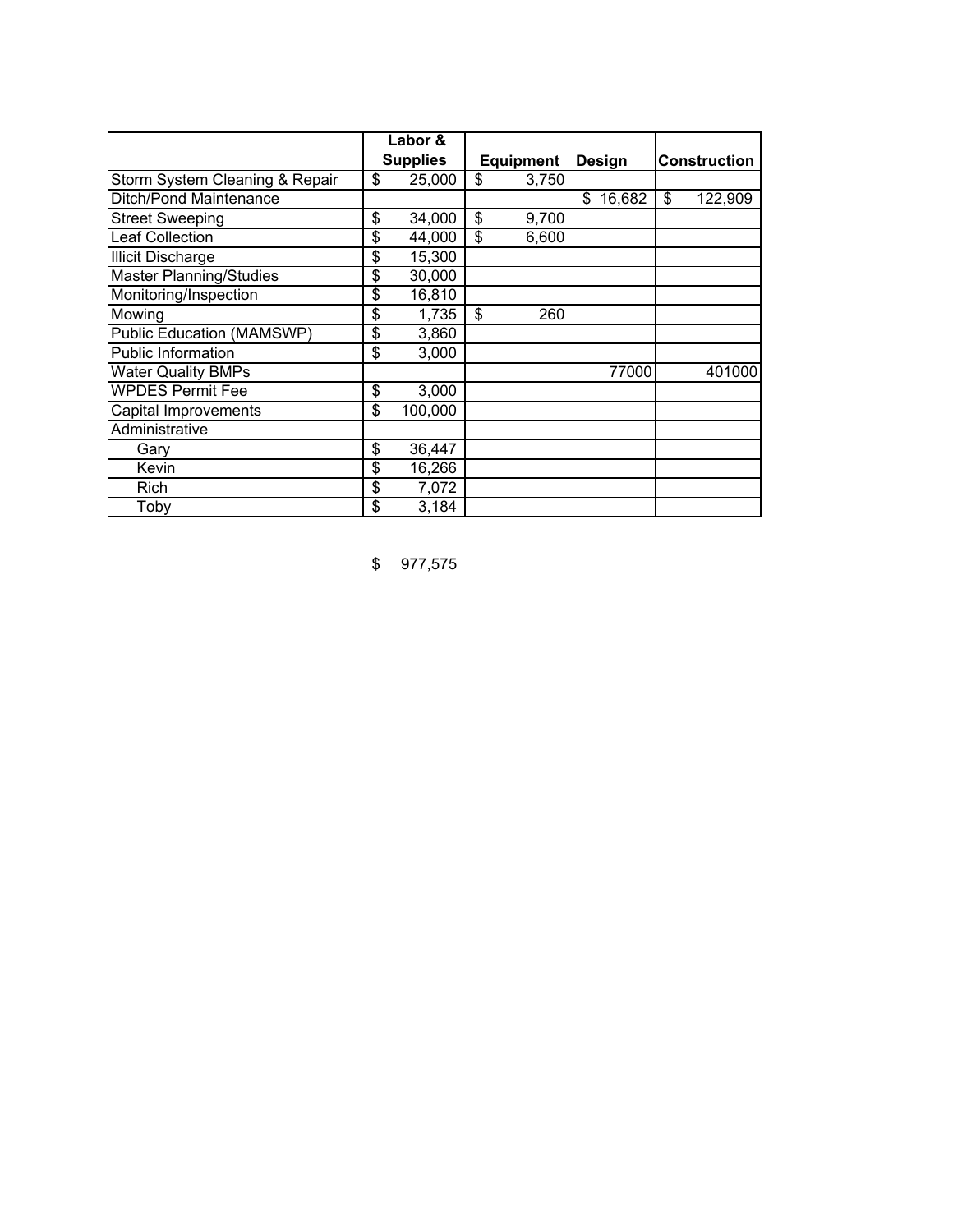# City of Middleton Stormwater Program Budget Meeting

# November 1, 2006, Middleton City Hall

Present: Ann Dansart, MSA Professional Services; Gary Huth, Assistant City Engineer; Toby Ginder, Director of Public Works.

## Storm System Cleaning & Repair

- Inlcudes inlet, catch basin and manhole cleaning
- Labor, supplies,  $&$  materials -- \$25,000 (2005)
- Equipment Assume additional 15% per Toby

### Ditch/Pond Maintance

- Inlcudes design and construction
- Annual cost assumed to be average spent each year since 1996, using project costs from Gary
- Equipment Assume additional 15%

### Street Sweeping

- Every day that the weather allows; typically April November
- Sweep entire City monthly, main arterials, including Century, Allen Blvd., & University more frequently
- \$34,000 for labor, supplies and materials
- \$9700 per year depreciation, per Toby

# Leaf Collection

- Leaf vacuum truck blows leaves into dump truck
- Oct. 1 to freeze up, and then remainder in April; cover entire City in approximately 1-2 weeks, depending on leaf volume
- \$44,000 for labor, supplies and materials
- Equipment Assume additional 15% per Toby

### Illicit Discharge

- Approximately 90 major outfalls;
- Chuck Nahn did initial inspection/monitoring; in future years like to be done by engineering techs
- Likely to do all 55 in 1 year, rather than 20% per year
- WPDES Permit estimate is \$2500 for 2006

# Master Planning/Studies

• Studies -- \$30,000

### Monitoring/Inspection

- Rain Garden monitoring -- \$5,500
- BMP Inspection -- \$1,000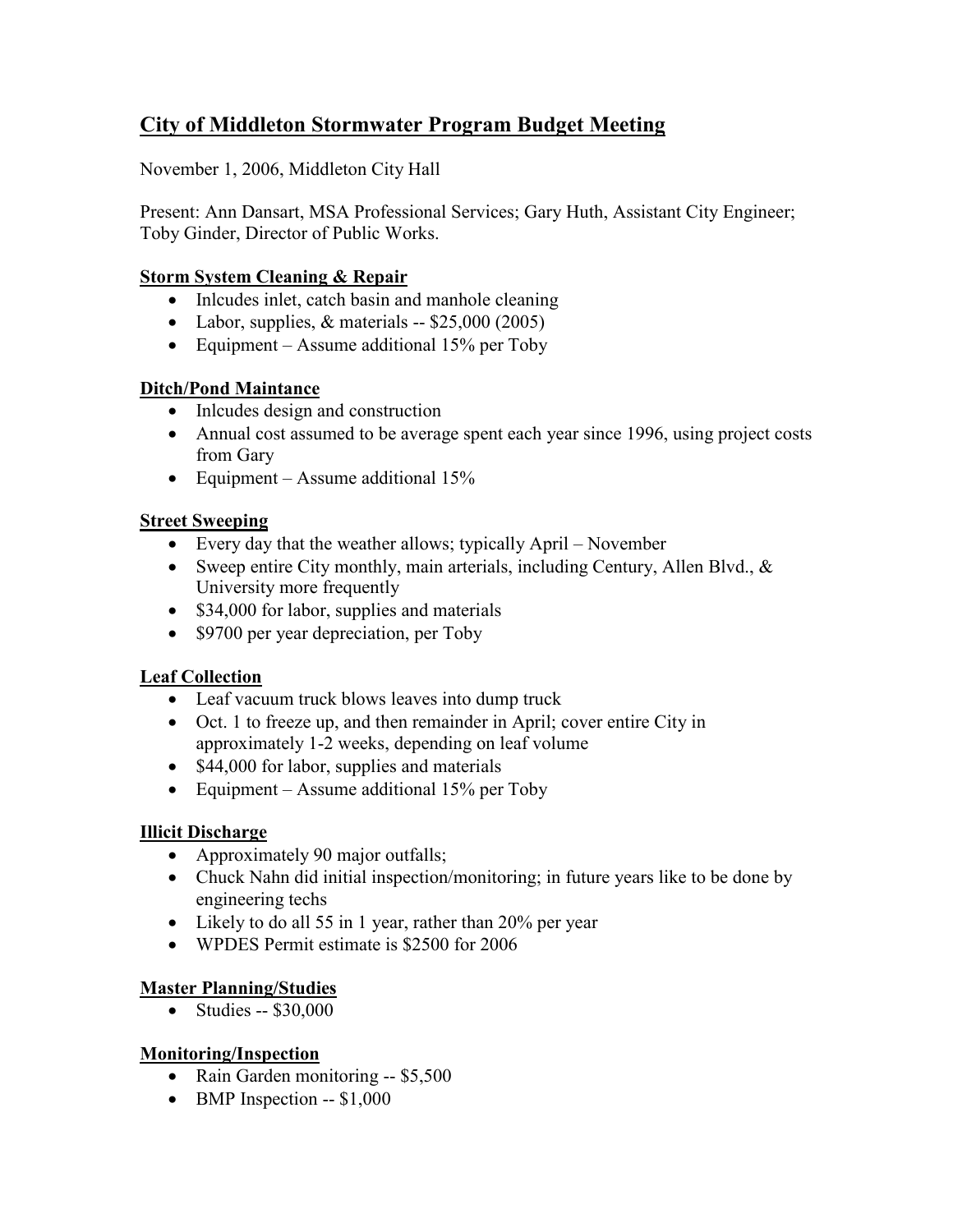• USGS Monitoring of PB -- \$10,310

#### Mowing

- 1358 hours Citywide,  $\omega$  \$25.55 hour; assume 5% for storm facilities = \$1735 labor
- Assume 15% for equipment  $= $260$  $(total = $2000)$

#### **Public Education**

• MAMSWP Fee for Marcia Hartwig – \$3,860

#### Public Involvement

• Middleton staff - \$3,000

#### Water Quality Improvements

- \$478,888, includes design & construction
- Includes 2007 scheduled projects, data from Gary

#### WPDES Permit Fee

• \$3500 (may go up per NR 216 schedule in 2008)

### Administrative Activities

Gary

- Approximately 30% of his time spent on reviewing site plans, attending MAMWP meetings, staffing the WRC; grant administration and CI Planning
- Approximately 13% of his time is spent on storm-related mapping

#### Kevin

- Approximately 15% of his time spent on assisting Gary with stormwater tasks
- Approximately 8% of his time is spent on storm-related mapping

Rich

• Approximately 10% of his time spent on Erosion Control inspection and enforcement

Toby

• Approximately 2% of his time spent on storm activities, including handling Tiedeman's pond issues

Note: Dane County does in-depth review of storm plans, inspection & en forcement. The money for this comes from permit fees.